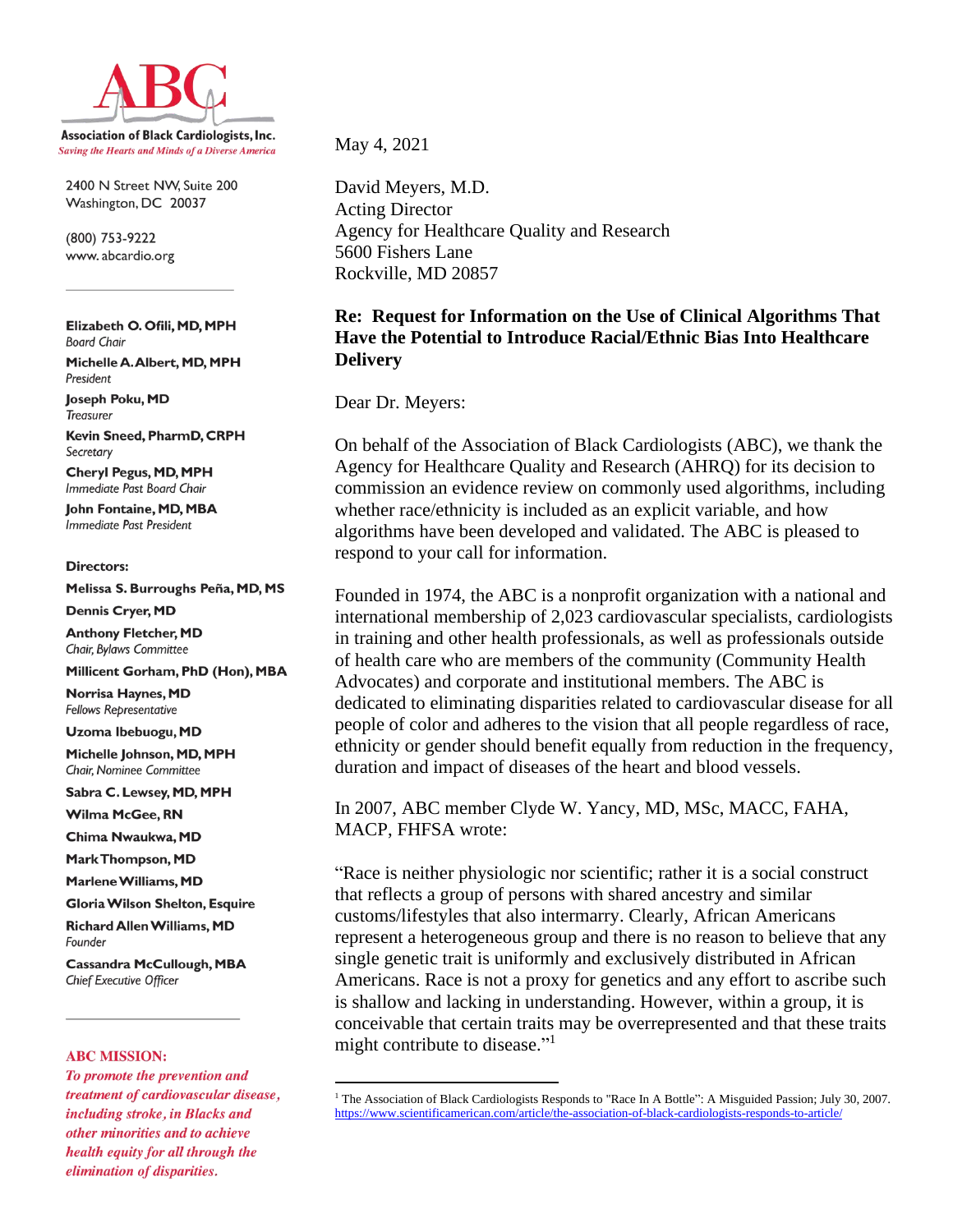More than 13 years later, racial bias remains pervasive throughout medicine, influencing medical decision making, quality of care and outcomes. The coronavirus pandemic has spotlighted racial and ethnic health care inequities and has, consequently, created an opportunity for meaningful policy reform. At the core of racial bias in medicine is structural racism. If the contributors to structural racism are not adequately addressed, it will be more difficult to address all its downstream effects. Furthermore, communities without access to digital technology and services are disadvantaged by the digital divide which is widening with the apparent shift toward telehealth, remote patient monitoring and the delivery of health care interventions using digital technology. Access to digital tools and digital literacy are social determinants of health.<sup>2</sup> As such, efforts need to be directed toward assessment of digital literacy and tailored patient education when accessing health care and through community-based programs.

Advances in health care have established the use of evidence-based medicine to guide clinical care. Consistent application of guideline-based care has been clearly demonstrated to eliminate treatment disparities in cardiovascular disease. Health care technology has advanced to incorporate evidence-based medicine and health data into algorithms that support clinical decision making through artificial intelligence (AI). The ABC is pleased to respond to the Agency's request for information with the shared goal of addressing the misuse of race in clinical care algorithms and research.

# USE OF CLINICAL ALGORITHMS IN THE DELIVERY OF HEALTH CARE AND THEIR IMPACT ON **QUALITY OF CARE, CLINICAL OUTCOMES, QUALITY OF LIFE AND HEALTH DISPARITIES?**

Clinical algorithms are critical to population health management.<sup>3</sup> Algorithms and risk prediction models should enable physicians and health systems to anticipate health care needs and allocate resources to improve outcomes for at-risk patients. At the same time, it is essential these algorithms perform equitably. As digital technology becomes more integrated into clinical care, the algorithms will be used more frequently and autonomously to guide patient care. If the data fueling the algorithms are flawed, the output will likewise be flawed as will the resultant patient care. Current health care data reflect underlying disparities. Populations facing socioeconomic barriers to accessing care are underrepresented or misrepresented in our systems. Likewise, current care patterns reflect the biases inherent to the systems collecting the data. Data enable analytics and AI, but we must understand the shortcomings of our data and the social implications of using biased data to drive care decisions. Marginalized populations not included in the data will not reap the full benefits of AI.

The ABC is aligned with the assessment that race has been misinterpreted and misused in clinical care algorithms with consequent harm to communities of color. Much of the misuse may be unintentional and based on the inclusion of faulty data reflecting current inequities into algorithm programming. However, the topic of racism in health care is more deeply rooted and complicated than clinical algorithms alone. Not addressing the inaccurate outputs from clinical algorithms incorrectly programmed to factor race and ethnicity data will lead to perpetuation of disparate care with respect to referral for treatment, allocation of resources and patient satisfaction which may ultimately lead to further disenfranchisement from the health care system through missed treatment opportunities, unfavorable outcomes and failure of treatment adherence.

<sup>2</sup> Sieck CH, Sheon A, Ancker JS, Castek J, Callahan B, Siffer A. Digital inclusion as a social determinant of health. NPJ digital medicine. 2021; 4(1):103. <sup>3</sup> Obermeyer Z, Powers B, Vogeli C, Mullainathan S. Algorithmic Bias In Health Care: A Path Forward; Nov. 1, 2019. <https://www.healthaffairs.org/do/10.1377/hblog20191031.373615/full/>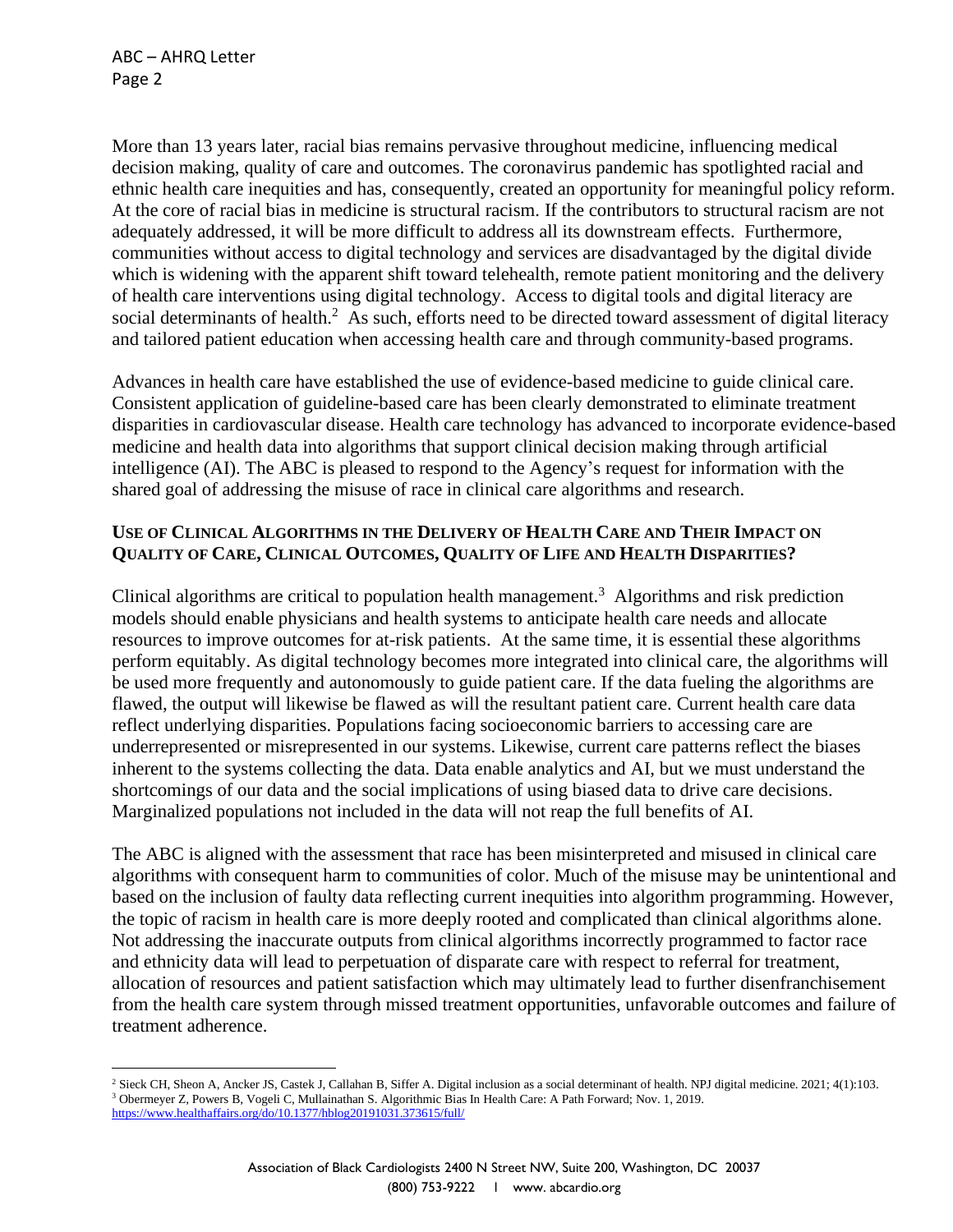Across virtually every type of diagnostic and treatment intervention, blacks and other minorities receive fewer procedures and poorer quality medical care than whites with similar disease burdens. Although the incentives to use AI algorithms for clinical decision support have worked well for acute care, chronic disease management using AI powered tools (population health management) is fraught with more complexity due to the environmental and social context that are part of patients' lives. In fact, some clinical algorithms for heart failure management artificially raised the risk score for non-blacks which consequently reduced the 'perceived 'severity of blacks resulting in their delayed referral for advanced care.<sup>4</sup> Clinical algorithms are also subject to the inherent implicit biases of the clinicians using them. Research continues to document the persistence of higher implicit bias scores among physicians being associated with biased treatment recommendations and poorer communication in the care of black patients.5,6 The role of health care providers is to provide context for the algorithm-generated decision during the clinical encounter.

Historical health inequities are embedded in the data used to drive AI algorithms. Health care outcomes are not the same across populations. For example, black women are 42 percent more likely to die from breast cancer. This can be at least partially attributed to factors like a higher burden of co-morbidities and barriers to accessing care that stem from the enduring legacies of structural racism and intergenerational poverty. Black women are also more likely to be diagnosed at later stages of the disease and experience delays in treatment of two or more months. These types of inequitable outcomes are baked into health care data.

Algorithms learn from historical patterns to make predictions and decisions, but if they learn from biased data, they will produce biased outputs. By using biased insights to inform care decisions, systems may unintentionally create or perpetuate inequities. For example, one emerging application of AI is predicting intensive care unit (ICU) demand. Algorithms can be used to identify which inpatients are at risk for clinical deterioration and will require a transfer to an ICU. A model could be built using historical health records of patients who were transferred to ICUs. However, if the training data contains more white than black patients, the model will make better predictions for white patients. Deterioration might be underestimated for black patients, leading to fewer transfers and worse outcomes.

Other examples of clinically significant algorithmic bias listed in an article published in the *New England Journal of Medicine*<sup>7</sup> demonstrate how improperly programmed algorithms can lead to withholding open heart surgery from black patients when they may be appropriate candidates, and race adjustment for renal function that delay referral for specialist care for transplantation in black patients. Similarly, for many years clinical guidelines incorrectly directed against the use of Tamoxifen in black women with breast cancer based on an underpowered sample of 100 black women in early breast cancer studies.

Data from clinical research are used to create the evidence-based guidelines that power AI engines. If incomplete, inaccurate or data skewed by underlying disparities in clinical trial access are used, then the

<sup>5</sup> Williams, D. R., Lawrence, J. A., & Davis, B. A. (2019). Racism and Health: Evidence and Needed Research. Annual review of public health, 40, 105– 125. <https://doi.org/10.1146/annurev-publhealth-040218-043750>

<sup>4</sup> Vyas D., et al. (2020) Hidden in Plain Sight-reconsidering the use of race correction in clinical algorithms. NEJM doi: 10.1056/NEJMms2004740

<sup>6</sup> Breathett K, Yee E, Pool N, et al. Does Race Influence Decision Making for Advanced Heart Failure Therapies? *Journal of the American Heart Association*. 2019;8. <https://doi.org/10.1161/JAHA.119.013592>

<sup>&</sup>lt;sup>7</sup> Obermeyer, Z., et al. (2019). "Dissecting racial bias in an algorithm used to manage the health of populations." Science 366(6464): 447-453.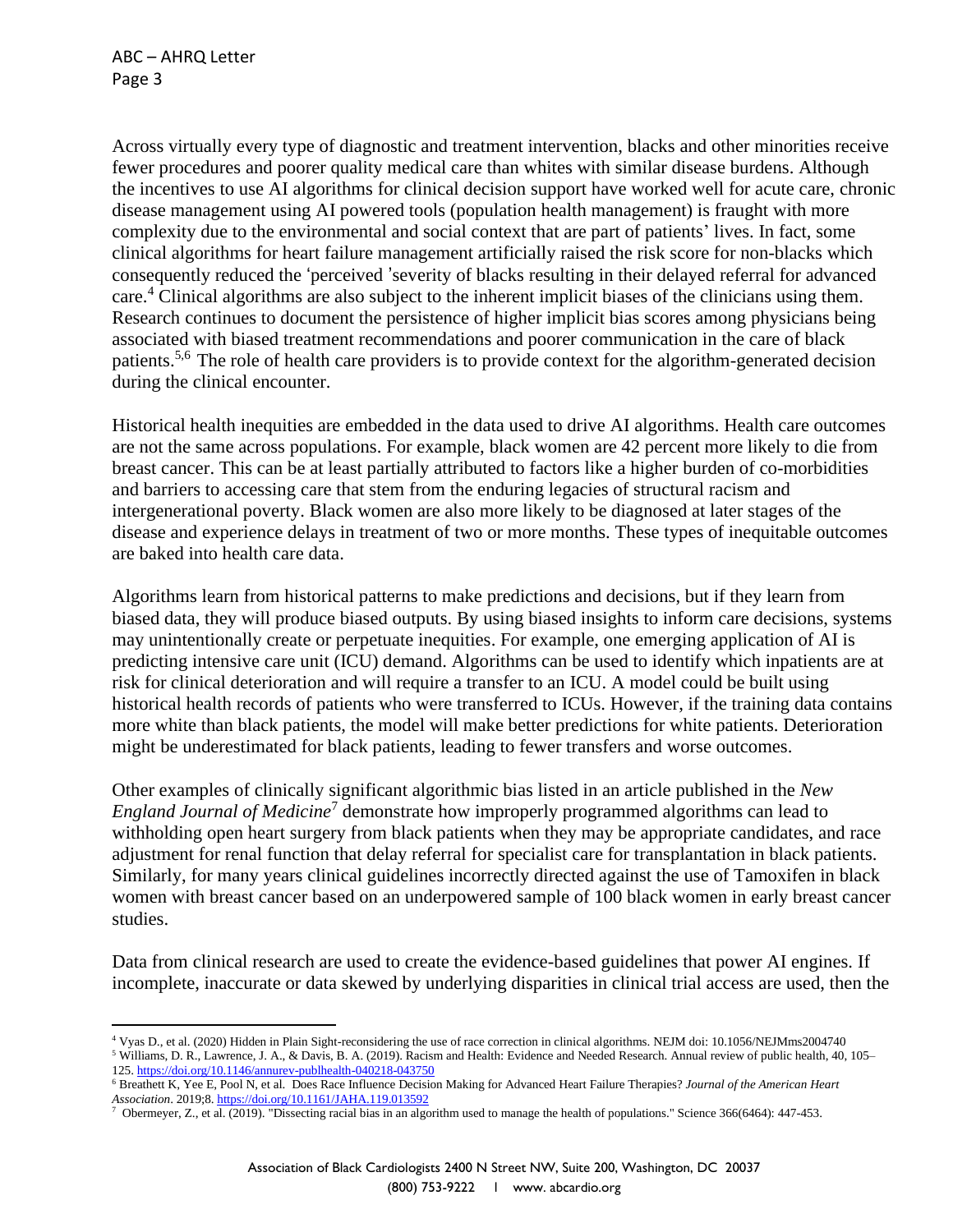resultant algorithm outputs will also be skewed. Clinical research is also closely tied to existing clinical guidelines. The inequities programmed into clinical guidelines also appear as inclusion/exclusion criteria which can broaden the data gap by excluding participation of minority patients.

## **TO WHAT EXTENT ARE USERS OF ALGORITHMS INCLUDING CLINICIANS, HEALTH SYSTEMS, AND HEALTH PLANS AWARE OF THE INCLUSION OF RACE/ETHNICITY OR OTHER VARIABLES THAT COULD INTRODUCE BIAS IN THESE ALGORITHMS AND THE IMPLICATIONS FOR CLINICAL DECISION MAKING?**

Users of AI algorithms in health care from patient to clinicians and health systems need to be made aware of the potential for bias in these models. To our knowledge, the extent of this current awareness is unknown. All health care providers (clinicians and health systems), as well as other stakeholders, need to focus on awareness and inclusion as key priorities. Developers of AI algorithms, as well as those who deploy them, need to be intentional in their approach to address bias and ensure that these algorithms are inclusive.

#### **WHAT EVIDENCE IS AVAILABLE ABOUT THE DEGREE TO WHICH THE USE OF CLINICAL ALGORITHMS CONTRIBUTES TO BIAS IN CARE DELIVERY AND RESULTING DISPARITIES IN HEALTH OUTCOMES?**

AI has the potential to propagate racial/gender bias, reinforce inequalities and potentially magnify these patterns on a wider scale.

For example, a commercial algorithm used by accountable care organizations was found to be racially biased where Black patients were less likely to be enrolled in care management programs and benefit from its resources.

Another study demonstrated that AI algorithms trained with data that excluded women or had few women performed poorly in diagnosing disease in women.<sup>8</sup> An AI model created by DeepMind (a Google company) using data from the Veterans Affairs hospital included only 6 percent women<sup>9</sup> and has been criticized for its performance in female patient populations.

Particularly compelling is the gender shades study done at the Massachusetts Institute of Technology that demonstrated commercially available facial recognition algorithms to be biased with error rates as high as 35 percent in darker skinned females.<sup>10</sup> Following the publication of these findings, the companies targeted in the study revised their algorithms with subsequent analysis showing improvement whereas a review of other companies not initially evaluated remained biased with high error rates in dark skinned females.<sup>11</sup>

This drives home the point that eliminating bias and inclusion is an intentional process and developers of AI algorithms need to prioritize it. Unfortunately, the AI industry, which is limited largely to a handful of technology companies and university laboratories, suffers from lack of diversity, with women

<sup>8</sup> Larrazabal AJ, Nieto N, Peterson V, Milone DH, Ferrante E. Gender imbalance in medical imaging datasets produces biased classifiers for computer-aided diagnosis. Proceedings of the National Academy of Sciences. 2020;117(23):12592-12594.

<sup>9</sup> Tomasev N, Glorot X, Rae JW, et al. A clinically applicable approach to continuous prediction of future acute kidney injury. *Nature*. 2019;572(7767):116- 119.

<sup>&</sup>lt;sup>10</sup> Buolamwini J, Gebru T. Gender shades: Intersectional accuracy disparities in commercial gender classification. Paper presented at: Conference on fairness, accountability and transparency, 2018.

<sup>&</sup>lt;sup>11</sup> Raji ID, Buolamwini J. Actionable auditing: Investigating the impact of publicly naming biased performance results of commercial AI products. Paper presented at: Proceedings of the 2019 AAAI/ACM Conference on AI, Ethics, and Society, 2019.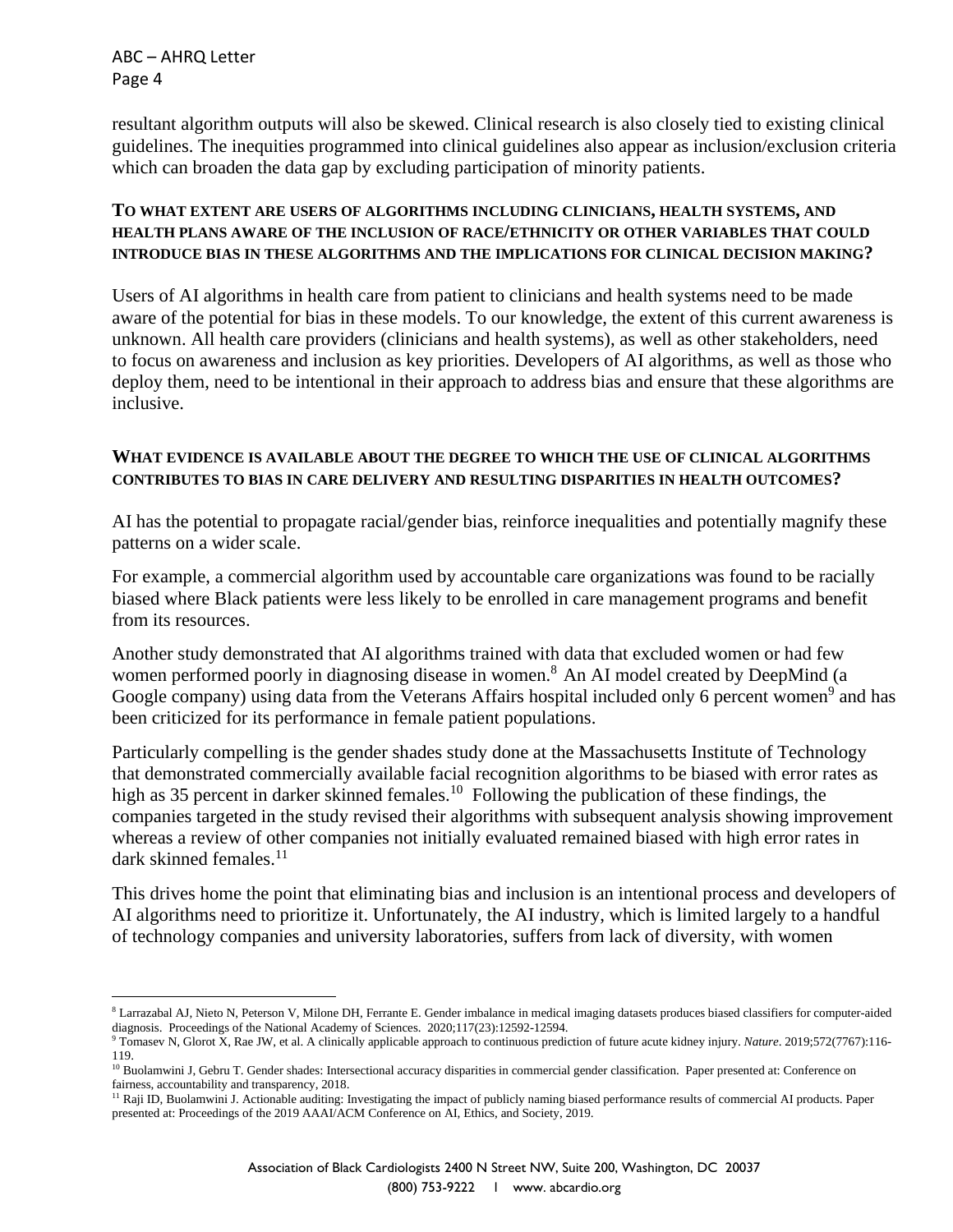comprising only 15 percent and 10 percent of research staff at Facebook and Google, respectively, while the proportion of Black employees at Facebook and Microsoft is 4 percent and at Google, 2.5 percent.<sup>12</sup>

# **WHAT ARE APPROACHES TO IDENTIFYING SOURCES OF BIAS AND/OR CORRECTING OR DEVELOPING NEW ALGORITHMS THAT MAY BE FREE OF BIAS?**

Removal of race and ethnicity in clinical algorithms alone will not eliminate racial bias in the delivery of medicine. Large databases (such as Mayo Clinic) are used to power AI algorithm engines, if these databases do not contain a sample of representative minorities, an accurate minority experience will not be reflected in the AI output. As such, significant focus is needed on the structural components of racism that give rise to racial inequities.

## Education and Training

Diversity in medicine allows patients to connect with their providers on cultural and social levels. Consequently, having more diverse members of our country's physician scientific workforce leads to excellence in patient/population outcomes.

The ABC is leading increasing diversity in the African American cardiology health care workforce.

- In collaboration with historically black colleges and universities (HBCUs) and academic health centers, the ABC supports innovative training programs in clinical cardiology and its subspecialties.
- The ABC works with cardiology training programs to identify black trainees seeking cardiovascular careers and engages medical students by providing mentorship and scholarship opportunities.
- Because ABC members reflect a wide variety of cardiology subspecialties and practice modalities, our cardiologists-in-training are provided with open access to guidance from our experienced cardiovascular specialists.
- ABC recently launched a diversity and inclusion scorecard for academic cardiovascular training programs in the United States published annually in collaboration with several cardiology program directors. The ABC Diversity, Inclusion and Belonging Scorecard seeks to address racial gaps while fostering an inclusive and more diverse cardiology workforce by assessing academic programs utilizing four characteristics: (1) number of underrepresented in medicine (UIM) in general cardiology fellowships; (2) the change in the number of UIM fellows over the life cycle of the of the training program; (3) trainee assessment of a sense of belongingness (i.e. how welcome they feel in that program); and (4) the number of UIM faculty overall, as well as in leadership positions in their cardiology training program. A "traffic light" rating system will evaluate programs as poor, at-risk or excellent based on these four metrics. Rankings will be announced on an annual basis.
- ABC has established the Diversity in Cardiology Award presented to cardiovascular training programs adopting diversity.

<sup>12</sup> West SM, Whittaker M, Crawford K. Discriminating systems. *AI Now,* 2019.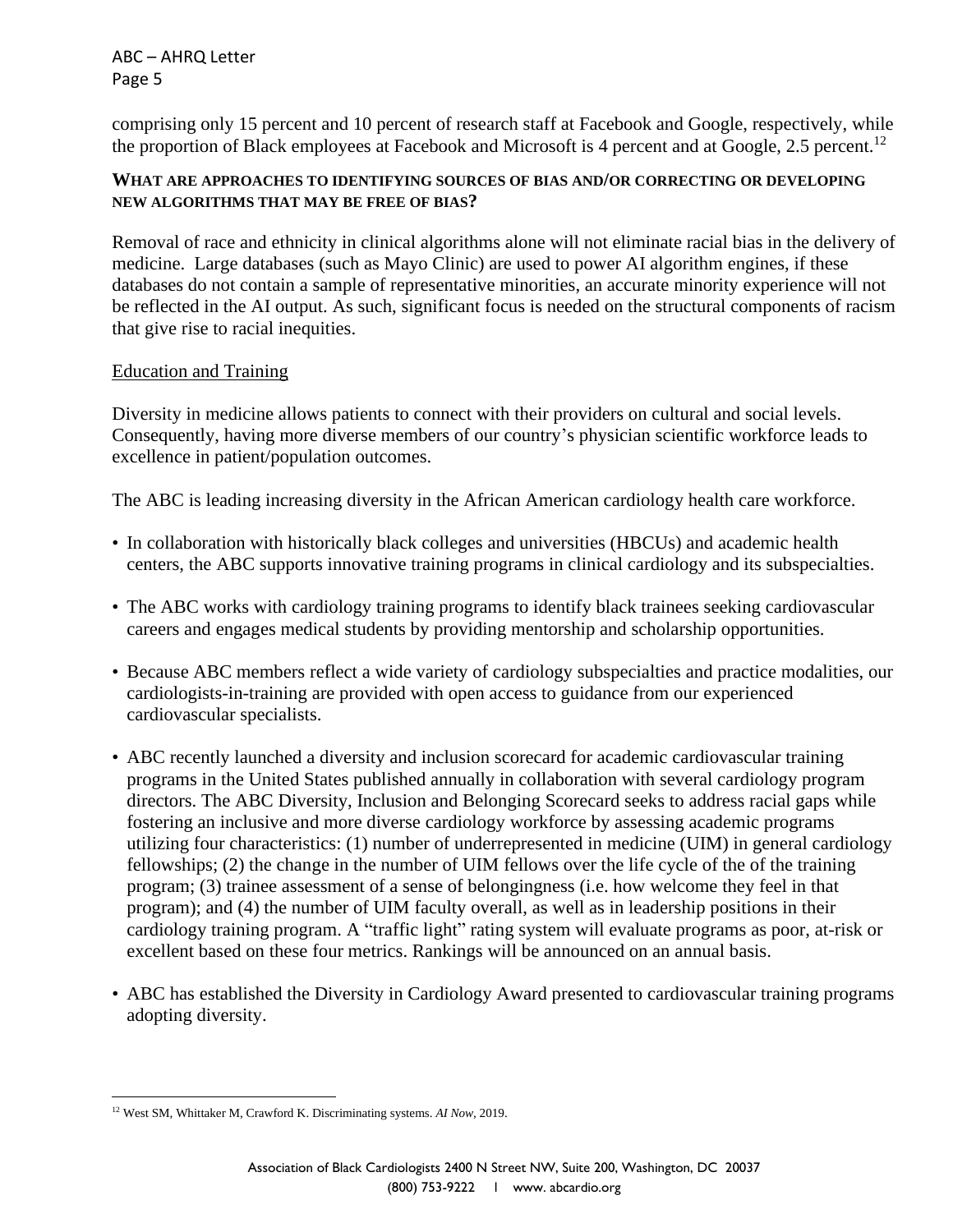• The ABC Mentor for Youth Program connects medical professionals to youths in high school or college considering a career in medicine.

# Data Collection

The ABC believes patient health is heavily influenced by social determinants of health (SODH). Algorithms are often biased because non-clinical factors are not included in their programming. Algorithm accuracy has been improved by incorporating SDOH data. An example from University of North Carolina (UNC) Health System demonstrates how quickly identifying and addressing risks can significantly improve patient outcomes. As part of UNC's population health program, nursing staff would check in with patients at risk of readmission. Due to resource constraints, the staff needed to evaluate how to best focus their efforts on their most high-risk patients. The initial model used length of stay, acuity, co-morbidities, and emergency department visits. UNC partnered with a health analytics firm to build a better model for predicting readmissions. The new "Modern Social Determinants of Health" model did not begin from preconceived theories, but instead used machine learning to ingest and evaluate UNC's data to generate dramatically better predictions of readmission risk. The resulting model takes risk factors into account that are not always intuitive, and it segments the population in ways that are not medically or socially obvious. Despite the "black box" effect, the results were impressive. When compared to more traditional discharge planning rules, the new model correctly predicted twice as many readmissions when 20 percent of the population was targeted for follow-up.<sup>13</sup>

The lack of diversity in data is a long-standing problem the ABC is working to address with the Cardiovascular Implementation Study (CVIS), a practice-based research registry that is integrating social determinants and technology innovation to address health disparities. CVIS is enrolling diverse patients with prioritized health conditions from collaborating ABC member practices, as well as patients from academic health centers and Federally Qualified Health Centers. CVIS prospectively collects socio-demographic and economic data at the point of care. CVIS will evaluate the safety and clinical outcomes of new therapeutic agents, including post-marketing surveillance. CVIS data collection tracks quality of care standards established by the Centers for Medicare and Medicaid Services (CMS) and commercial health plans. Long term, CVIS will become the most comprehensive patient registry for diverse patients with cardiovascular disease and co-morbid conditions by providing real-world data to address health disparities. CVIS will inform cardiovascular algorithms and guide future research that is relevant to diverse populations.

## Clinical Trials

The ABC is uniquely qualified to monitor and initiate diversity in cardiovascular care and research. The ABC has created continuing medical education programs that promote evidence-based clinical care supported by practice guidelines. However, practice guidelines and clinical algorithms need robust research databases that reflect the diversity of affected patients and communities. Lack of diversity in clinical trials, as well as racial bias at the point of care, remain a significant barrier to developing effective practice guidelines and the clinical algorithms that rely on them.

<sup>13</sup> Health Care IT Advisor, Advisory Board (2020)The Artificial Intelligence Ecosystem [https://www.advisory.com/-](https://www.advisory.com/-/media/project/advisoryboard/shared/research/itsc/research-study/2018/the-artificial-intelligence-ecosystem-2.pdf?rev=f2e253bd71c1425cb6e2bfa92f5355f7&hash=2111637A12128148DCA6D4C1AF391D44) [/media/project/advisoryboard/shared/research/itsc/research-study/2018/the-artificial-intelligence-ecosystem-](https://www.advisory.com/-/media/project/advisoryboard/shared/research/itsc/research-study/2018/the-artificial-intelligence-ecosystem-2.pdf?rev=f2e253bd71c1425cb6e2bfa92f5355f7&hash=2111637A12128148DCA6D4C1AF391D44)[2.pdf?rev=f2e253bd71c1425cb6e2bfa92f5355f7&hash=2111637A12128148DCA6D4C1AF391D44](https://www.advisory.com/-/media/project/advisoryboard/shared/research/itsc/research-study/2018/the-artificial-intelligence-ecosystem-2.pdf?rev=f2e253bd71c1425cb6e2bfa92f5355f7&hash=2111637A12128148DCA6D4C1AF391D44)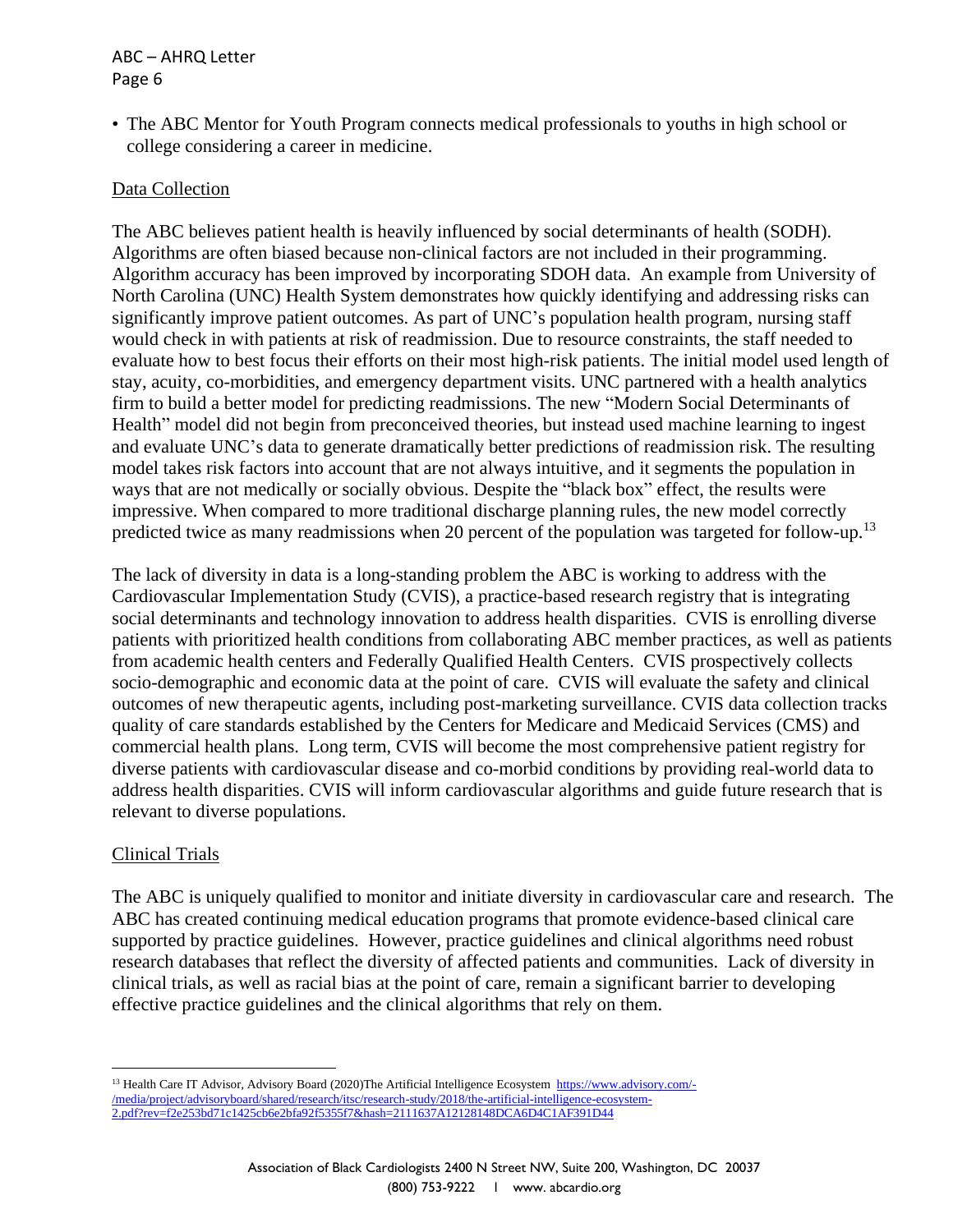The ABC continually strives to overcome the dearth of clinical data from minority communities. This involves an increased investment in research infrastructure, including trained personnel to increase the recruitment and retention of African Americans and other under-represented patients. The ABC has developed a "train the trainer" mentorship and collaborates with HBCUs, health care provider organizations and research organizations to scale and sustain the clinical research participation of diverse providers and the patients they serve.<sup>14</sup> The lack of clinical data from minority communities is also being addressed through clinical research endeavors such as the African American Heart Failure Trial and participation in ongoing research initiatives sponsored by industry and academia. To control algorithm bias in health care, rigorous validation of clinical data, including vetting in the public domain through publications and scientific symposia, will eventually fuel algorithms and validation of the AI outputs to the target community. Well-constructed AI algorithms may also identify data gaps that compel future research endeavors.

The ABC publicly exposes bias appearing in guidelines and the clinical literature. Recent examples are the rebuttal to the JNC 8 High Blood Pressure Guidelines<sup>15</sup> and the retraction of a racially biased article that appeared in the *Journal of the American Medical Association*. 16 The Association also leads fellow professional organizations, such as the American College of Cardiology and the American Heart Association, to renounce racism in medicine and medical education through joint statements and continuing medical education.17,18,19 Similar targeted analyses and education through a benchmarking and test-and-learn technique could be used to remove algorithmic bias.

#### **WHAT ARE EXISTING AND DEVELOPING STANDARDS (NATIONAL AND INTERNATIONAL) ABOUT HOW CLINICAL ALGORITHMS SHOULD BE DEVELOPED, VALIDATED, AND UPDATED IN A WAY TO AVOID BIAS?**

Racial bias in the delivery of health care is self-perpetuating and begins with the collection of biased health data during the patient's initial encounter with the health care system or researchers. Due to unequal access to health care and clinical studies, minority groups are under-represented in current health services and research datasets. This underrepresentation adversely affects the quality of health services provided to that demographic group since they might be treated according to guidelines informed by data that disproportionately represent people of the majority ethnic or racial group.<sup>20</sup>

## **The ABC suggests the following strategies:**

• Refine algorithms with more data, including SDOH, which can help correct for bias. The ABC CVIS registry uses the National Institutes of Health-developed PhenX Toolki $t^{21}$  on social determinants of health to systematically collect sociodemographic data at the point of care. Collection of SDOH measures upstream factors that shape behaviors and health outcomes. PhenX provides a common

<sup>&</sup>lt;sup>14</sup> Ofili E.O., Schanberg L.E., Hutchinson B.,Sogade F., Fergus I., et al (2019). Int. J. Environ. Res. Public Health 16, 1631; doi:10.3390/ijerph16091631 <sup>15</sup> Wright J., Fine l., et al. 2014 Evidence supporting a systolic blood pressure goal of less than 150 mmHg in patients aged 60 years or older: the minority view. Ann Int Med doi: 10.7326/M13-2981

<sup>&</sup>lt;sup>16</sup> Kuehn B. (2020) Association of Black Cardiologists Calls for Urgent Effort to Address Health Inequity and Diversity in Cardiology doi: 10.1161/CIRCULATIONAHA.120.050130.

<sup>&</sup>lt;sup>17</sup> Albert M. Structural Racism and Anti-Blackness in Medicine. [https://abcardio.org/structural\\_racism\\_medicine/](https://abcardio.org/structural_racism_medicine/)

<sup>&</sup>lt;sup>18</sup> Lloyd-Jones D., Albert M., Cooper L. et al. Structural Racism as a Public Health Crisis AHA 2020 <https://abcardio.org/aha2020/>

<sup>&</sup>lt;sup>19</sup> Albert M., Harrington R., Poppas A. Joint statement on health equity, social justice and civil unrest from the Association of Black Cardiologists, the American Heart Association and the American College of Cardiology AHA Newsroom May 31,2020.

<sup>&</sup>lt;sup>20</sup> Geneviève, L.D., Martani, A., Shaw, D. et al. Structural racism in precision medicine: leaving no one behind. BMC Med Ethics 21, 17 (2020). <https://doi.org/10.1186/s12910-020-0457-8>

<sup>&</sup>lt;sup>21</sup> [https://www.phenxtoolkit.org](https://www.phenxtoolkit.org/)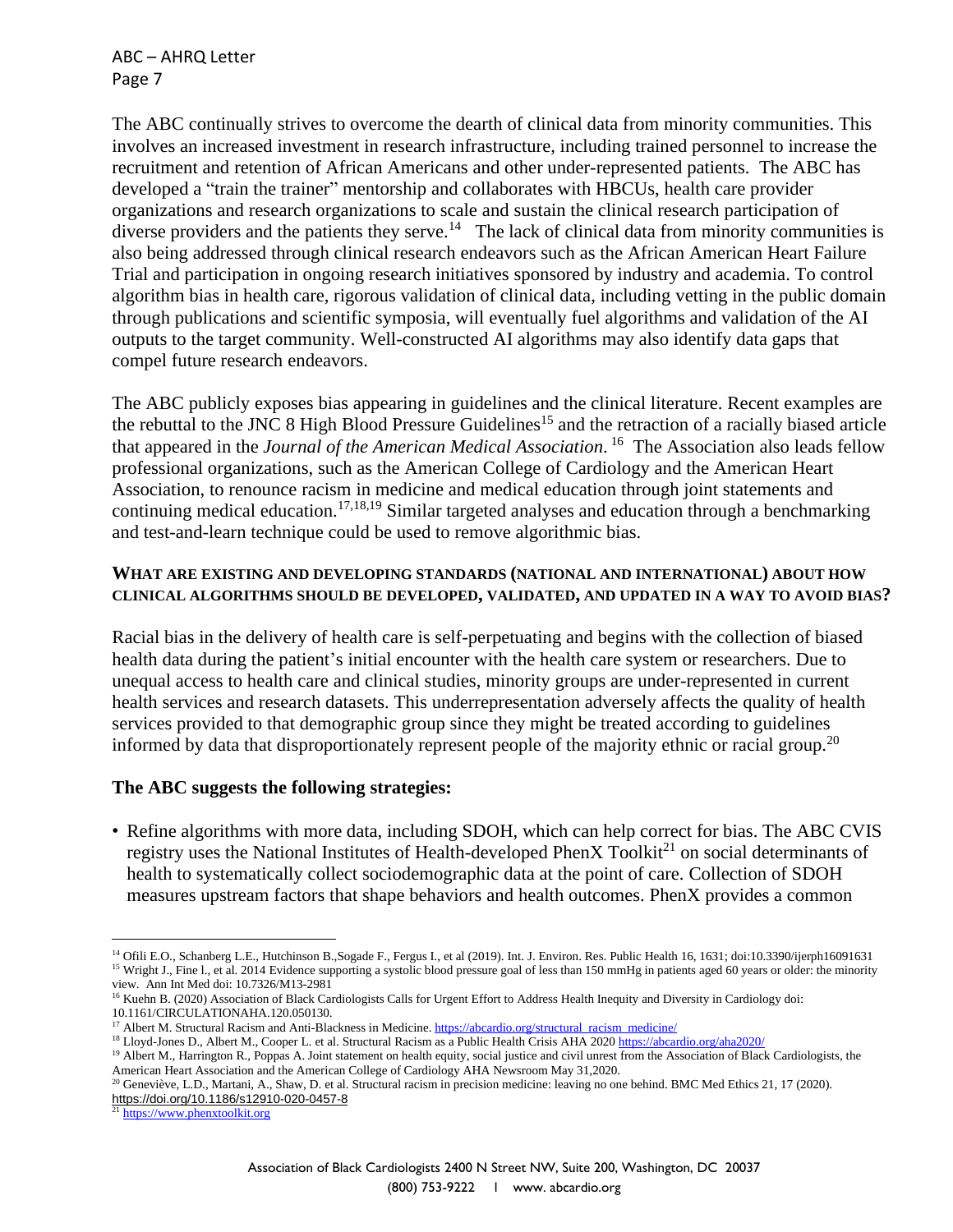currency for studying SDOH across public health research studies while allowing researchers to examine the role of SDOH and the factors related to health inequities to identify effective interventions to reduce health disparities. Such standardization of SDOH will allow the CVIS registry to expand its data capacity and predictive modeling by linking with other public health databases. Such analyses will ensure ongoing race, ethnicity and SDOH testing of clinical algorithms.

- "Train" algorithms to predict less biased outcomes and encourage algorithm developers to work with physicians and others closely involved in care delivery to build advanced prediction algorithms. If AI does not code for unintended bias in the development stage, algorithms will perpetuate bias. Bias in, bias out. AI manufacturers and researchers could be required to conduct audits of their predictions before their products ever support a patient.<sup>22</sup> Rigorous validation should assess completeness and quality of data to adequately reflect the community, test relationships between variables, stratify performance results from all angles to identify disparities, and establish a strategy for ongoing performance management.
- Remove registry data collection factors that lead to generalizability of patient outcomes, the consequences of which are profound, including risk prediction scores that misrepresent risk in patients who are excluded.
- Ensure health care costs are not used as a proxy measure for health needs. Algorithms commonly used by health systems and insurance companies, which often use health care expenditures as endpoints, perpetuate existing racial biases.<sup>23</sup> Lower health care costs among underserved and minority populations can be reflective of under-utilization due to access limitations and other factors, including historic medical mistrust by the African American community.<sup>24</sup> The focus of AI algorithms should be on growth over savings.
- Promote partnerships with universities, research centers, agencies and professional organizations to fill data gaps using agile test-and-learn techniques across multiple AI technologies. This will also help assure specialists versed in disparities and health equity are involved in planning, integration and implementation of AI systems. Re-skilling the workforce to integrate AI into workplace processes with an eye toward diversity is a necessity.

<sup>&</sup>lt;sup>22</sup> Vartan S. Racial Bias Found in a Major Health Care Risk Algorithm Black patients lose out on critical care when systems equate health needs with costs. Oct. 24, 2019.<https://www.scientificamerican.com/article/racial-bias-found-in-a-major-health-care-risk-algorithm/>

<sup>&</sup>lt;sup>23</sup> Sokol E. Eliminating Racial Bias in Algorithm Development. Dec. 26, 2019. [https://healthitanalytics.com/news/eliminating-racial-bias-in-algorithm](https://healthitanalytics.com/news/eliminating-racial-bias-in-algorithm-development)[development](https://healthitanalytics.com/news/eliminating-racial-bias-in-algorithm-development)

<sup>&</sup>lt;sup>24</sup> Breathett, K., Jones, J., Lum, H.D. et al. Factors Related to Physician Clinical Decision-Making for African-American and Hispanic Patients: a Qualitative Meta-Synthesis. J. Racial and Ethnic Health Disparities 5, 1215–1229 (2018). <https://doi.org/10.1007/s40615-018-0468-z>